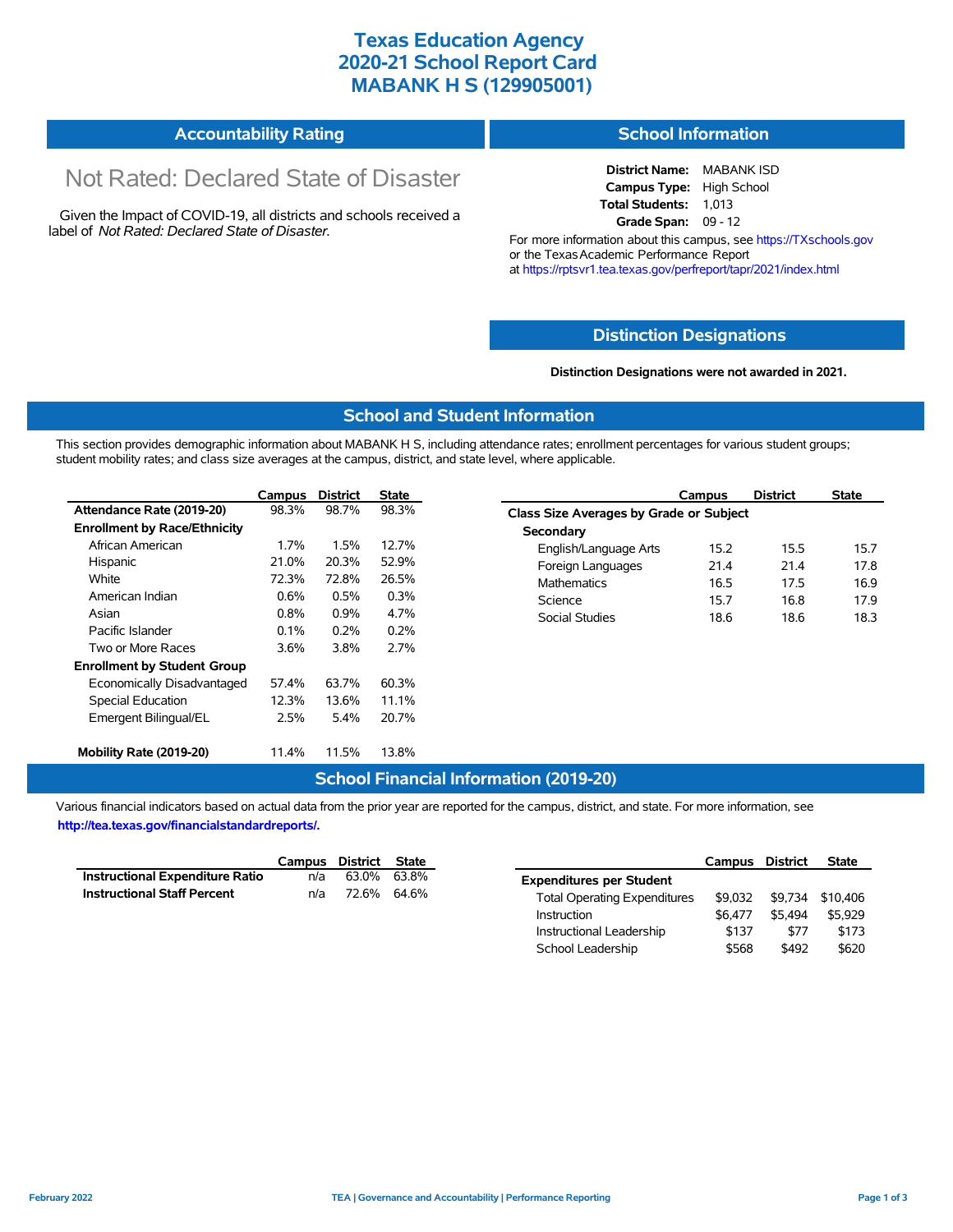# **Texas Education Agency 2020-21 School Report Card**

## **STAAR Outcomes**

This section provides STAAR performance and outcomes. **Please note that due to the cancellation of spring 2020 STAAR administration due to the COVID-19 pandemic, 2019 results are shown.**

|                                                                                          |      |       |      |     |                                         |      |     |                |                          |                 | Two   |               |
|------------------------------------------------------------------------------------------|------|-------|------|-----|-----------------------------------------|------|-----|----------------|--------------------------|-----------------|-------|---------------|
|                                                                                          |      |       |      |     |                                         |      |     |                |                          |                 | or    |               |
|                                                                                          |      |       |      |     | African                                 |      |     | American       |                          | <b>Pacific</b>  | More  | Econ          |
|                                                                                          |      | State |      |     | District Campus American Hispanic White |      |     | Indian         | Asian                    | <b>Islander</b> | Races | <b>Disadv</b> |
| STAAR Performance Rates at Approaches Grade Level or Above (All Grades Tested)<br>$\ast$ |      |       |      |     |                                         |      |     |                |                          |                 |       |               |
| All Subjects                                                                             | 2021 | 67%   | 74%  | 78% | 60%                                     | 79%  | 78% | 50%            | 100%                     |                 | 73%   | 74%           |
|                                                                                          | 2019 | 78%   | 87%  | 84% | 74%                                     | 83%  | 84% | 100%           | 93%                      | $\overline{a}$  | 81%   | 80%           |
| ELA/Reading                                                                              | 2021 | 68%   | 71%  | 72% | 50%                                     | 75%  | 71% | $\ast$         | $\ast$                   | $\overline{a}$  | 73%   | 66%           |
|                                                                                          | 2019 | 75%   | 84%  | 75% | 54%                                     | 70%  | 77% | $\ast$         | 83%                      | $\overline{a}$  | 63%   | 71%           |
| Mathematics                                                                              | 2021 | 66%   | 77%  | 77% | $\ast$                                  | 79%  | 78% | *              | $\overline{a}$           | ۰               | 50%   | 73%           |
|                                                                                          | 2019 | 82%   | 93%  | 88% | 83%                                     | 93%  | 85% | $\ast$         | $\ast$                   | $\overline{a}$  | 88%   | 84%           |
| Science                                                                                  | 2021 | 71%   | 80%  | 85% | $\ast$                                  | 83%  | 86% | $\ast$         | $\ast$                   | $\overline{a}$  | 93%   | 80%           |
|                                                                                          | 2019 | 81%   | 87%  | 92% | 100%                                    | 93%  | 91% | *              | $\ast$                   | $\overline{a}$  | 91%   | 89%           |
| Social Studies                                                                           | 2021 | 73%   | 76%  | 84% | 50%                                     | 86%  | 86% |                | $\ast$                   | $\ast$          | 67%   | 83%           |
|                                                                                          | 2019 | 81%   | 83%  | 95% | 80%                                     | 95%  | 95% | $\ast$         | $\ast$                   | $\overline{a}$  | 100%  | 92%           |
| STAAR Performance Rates at Meets Grade Level or Above (All Grades Tested)                |      |       |      |     |                                         |      |     |                |                          |                 |       |               |
| All Subjects                                                                             | 2021 | 41%   | 47%  | 54% | 30%                                     | 56%  | 54% | 0%             | 88%                      | $\ast$          | 52%   | 48%           |
|                                                                                          | 2019 | 50%   | 59%  | 62% | 26%                                     | 58%  | 63% | 88%            | 80%                      | $\overline{a}$  | 64%   | 55%           |
| ELA/Reading                                                                              | 2021 | 45%   | 46%  | 53% | 38%                                     | 53%  | 53% | $\ast$         | $\ast$                   | $\overline{a}$  | 55%   | 48%           |
|                                                                                          | 2019 | 48%   | 57%  | 57% | 31%                                     | 52%  | 60% | $\ast$         | 67%                      | L,              | 42%   | 50%           |
| Mathematics                                                                              | 2021 | 37%   | 49%  | 38% | $\ast$                                  | 45%  | 36% | $\ast$         | $\overline{a}$           | $\overline{a}$  | 50%   | 33%           |
|                                                                                          | 2019 | 52%   | 67%  | 62% | 50%                                     | 64%  | 59% | $\ast$         | $\ast$                   | $\overline{a}$  | 75%   | 59%           |
| Science                                                                                  | 2021 | 44%   | 50%  | 61% | $\ast$                                  | 59%  | 63% | $\ast$         | $\ast$                   | $\overline{a}$  | 50%   | 52%           |
|                                                                                          | 2019 | 54%   | 57%  | 61% | 14%                                     | 55%  | 64% | *              | $\ast$                   | $\overline{a}$  | 64%   | 54%           |
| <b>Social Studies</b>                                                                    | 2021 | 49%   | 50%  | 62% | 17%                                     | 68%  | 63% | $\overline{a}$ | $\ast$                   | $\ast$          | 50%   | 58%           |
|                                                                                          | 2019 | 55%   | 52%  | 73% | 0%                                      | 73%  | 74% | $\ast$         | $\ast$                   | $\overline{a}$  | 100%  | 67%           |
| STAAR Performance Rates at Masters Grade Level (All Grades Tested)                       |      |       |      |     |                                         |      |     |                |                          |                 |       |               |
| <b>All Subjects</b>                                                                      | 2021 | 18%   | 21%  | 18% | 10%                                     | 17%  | 18% | $0\%$          | 38%                      | $\ast$          | 18%   | 15%           |
|                                                                                          | 2019 | 24%   | 28%  | 21% | 6%                                      | 17%  | 22% | 25%            | 53%                      | $\overline{a}$  | 23%   | 16%           |
| ELA/Reading                                                                              | 2021 | 18%   | 18%  | 7%  | 0%                                      | 7%   | 7%  | $\ast$         | $\ast$                   | $\overline{a}$  | 14%   | 6%            |
|                                                                                          | 2019 | 21%   | 25%  | 11% | 0%                                      | 6%   | 12% | *              | 50%                      | $\overline{a}$  | 11%   | 6%            |
| Mathematics                                                                              | 2021 | 18%   | 25%  | 11% | $\ast$                                  | 11%  | 11% | $\ast$         | $\overline{a}$           | $\overline{a}$  | 13%   | 12%           |
|                                                                                          | 2019 | 26%   | 38%  | 36% | 33%                                     | 42%  | 32% | $\ast$         | $\ast$                   | $\overline{a}$  | 25%   | 32%           |
| Science                                                                                  | 2021 | 20%   | 23%  | 25% | $\ast$                                  | 25%  | 26% | $\ast$         | $\ast$                   | $\overline{a}$  | 14%   | 21%           |
|                                                                                          | 2019 | 25%   | 24%  | 17% | 0%                                      | 5%   | 21% | $\ast$         | $\ast$                   | $\overline{a}$  | 9%    | 9%            |
| Social Studies                                                                           | 2021 | 29%   | 29%  | 39% | 17%                                     | 32%  | 42% |                | $\ast$                   | $\ast$          | 33%   | 33%           |
|                                                                                          | 2019 | 33%   | 28%  | 40% | 0%                                      | 39%  | 41% | $\ast$         | $\ast$                   | $\overline{a}$  | 67%   | 32%           |
| <b>STAAR Assessment Participation (All Grades Tested)</b>                                |      |       |      |     |                                         |      |     |                |                          |                 |       |               |
| All Subjects                                                                             | 2021 | 88%   | 98%  | 95% | 100%                                    | 98%  | 94% | 100%           | 100%                     | $\ast$          | 97%   | 95%           |
|                                                                                          | 2019 | 99%   | 100% | 99% | 100%                                    | 99%  | 99% | 100%           | 100%                     | $\overline{a}$  | 100%  | 99%           |
| ELA/Reading                                                                              | 2021 | 89%   | 99%  | 98% | 100%                                    | 99%  | 97% | $\ast$         | $\ast$                   |                 | 96%   | 98%           |
|                                                                                          | 2019 | 99%   | 100% | 99% | 100%                                    | 100% | 99% | *              | 100%                     | $\overline{a}$  | 100%  | 99%           |
| Mathematics                                                                              | 2021 | 88%   | 97%  | 86% | $\ast$                                  | 90%  | 84% | $\ast$         | $\overline{\phantom{a}}$ |                 | 89%   | 87%           |
|                                                                                          | 2019 | 100%  | 100% | 99% | 100%                                    | 100% | 99% | $\ast$         | $\ast$                   | $\overline{a}$  | 100%  | 99%           |

 **- Indicates there are no students in the group. \* Indicates results are masked due to small numbers to protect student confidentiality.**

**n/a Indicates data reporting is not applicable for this group.**